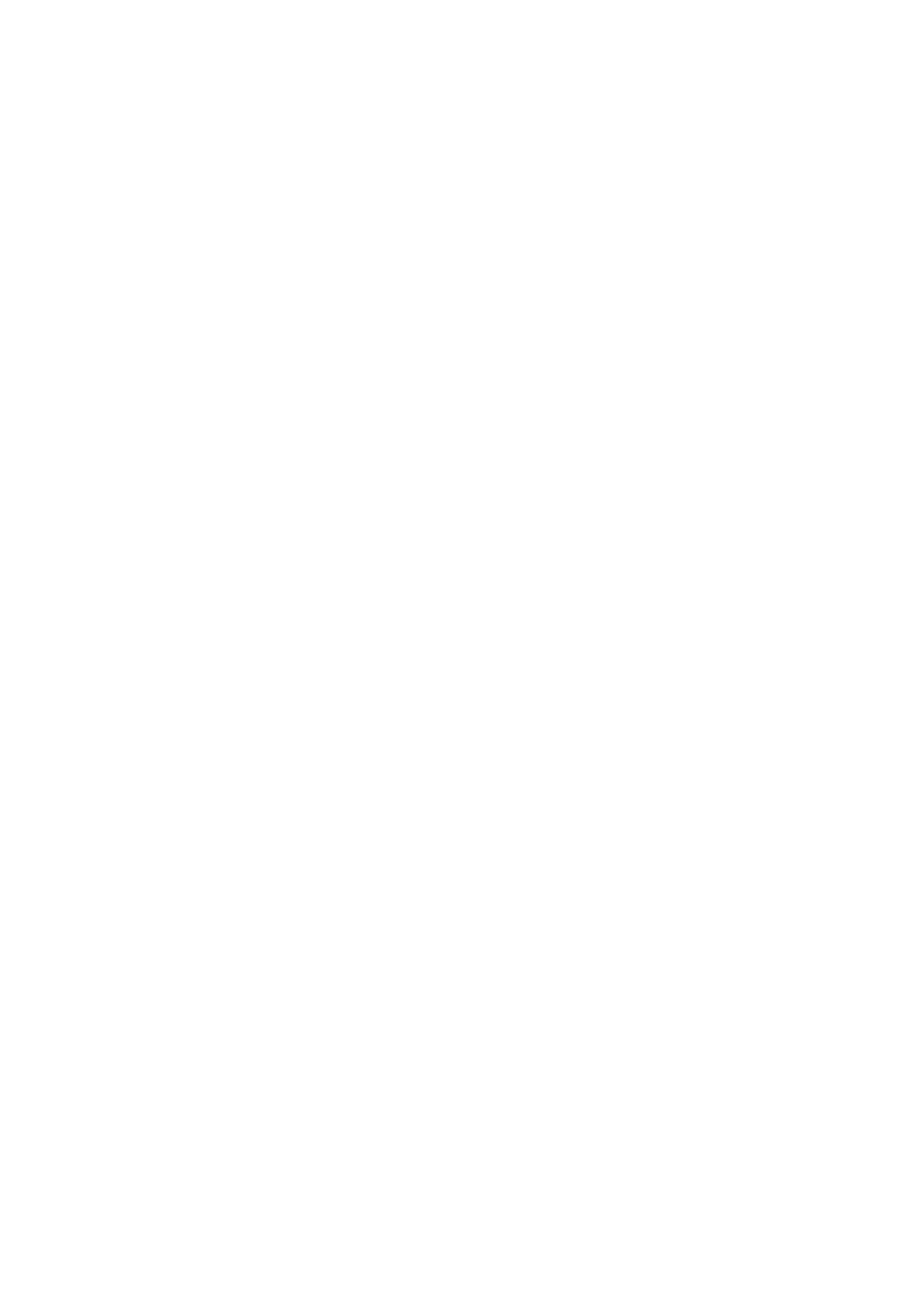# **HOW SOLID IS MASS SUPPORT FOR DEMOCRACY-- AND HOW CAN WE MEASURE IT?**

#### **Ronald Inglehart**

#### **Introduction**

 A decade has passed since the Third Wave of democratization brought an avalanche of new, relatively unstable democracies into being, raising the question, "How solid is support for democracy in these countries?" In the intervening years, public support for democracy has faded in some countries, many of which are democratic in name only. It is unclear how long even the pretense of electoral democracy will survive in the Soviet successor states, apart from the Baltics (Brzezinski 2001). The prospects for democracy in Islamic countries seem particularly poor, with some writers arguing that the basic values of Islamic publics may be incompatible with liberal democracy (Huntington 1993, 1996). This article examines this claim, using the 1999-2001 wave of the World Values Survey, which includes 10 Islamic countries, making it possible for the first time to compare the Islamic world with other major cultural zones. We find surprisingly widespread support for democracy among Islamic publics—at least by conventional measures.

 Several major empirical research programs are monitoring public support for democratic institutions, including the New Democracies Barometer, the New Russia Barometer, the LatinoBarometer, the AfroBarometer, the European Values Survey, and the World Values Survey. Some degree of consensus has developed concerning which items are most effective, so that certain questions, measuring overt support for democracy, are regularly utilized in these surveys. These questions seem well designed, and they demonstrate internal consistency: people who support democracy on one indicator, tend to support democracy on other indicators. But our faith in these measures rests primarily on their face validity: no one has demonstrated that a high level of mass support for these items is actually conducive to democratic institutions.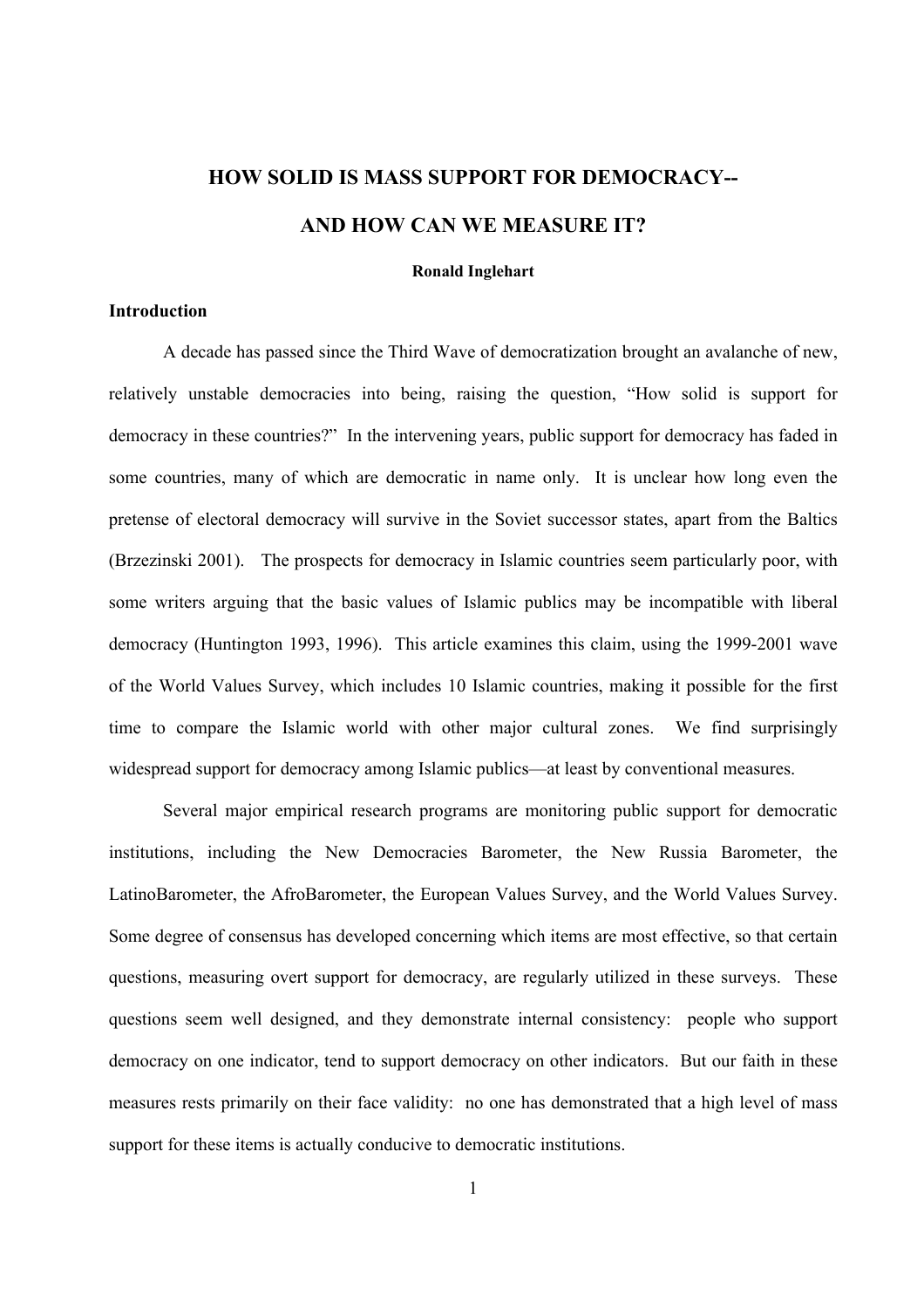Conceivably, other factors could be even more important than overt support for democracy. A massive literature argues that interpersonal trust plays a crucial role in democracy (Putnam 1993; Warren 1999; Norris 1999). Furthermore, Gibson (1998) has argued convincingly that tolerance of outgroups is essential to democracy: civil liberties and legitimate opposition require tolerance and forbearance toward groups with whom one disagrees and dislikes. Moreover, three decades of time-series data demonstrate an intergenerational shift toward Postmaterialist values, linked with rising levels of economic development (Inglehart 1977, 1997; Inglehart and Abramson 1999). Since Postmaterialists give high priority to protecting freedom of speech and to participation in making important government decisions, this trend should bring growing mass demands for democratization. Finally, economic success seems to help legitimate democratic institutions. The fall of Germany's Weimar Republic was linked with its failure to provide economic security during the Great Depression; conversely, the success of democracy in Germany after World War II was linked with the postwar economic miracle, causing democratic institutions to be associated with economic and social well-being. Accordingly, high levels of subjective well-being among the public are closely correlated with democracy (Inglehart 1997).

All of these qualities—tolerance of outgroups, interpersonal trust, the Postmaterialist emphasis on civil rights and political participation, and a sense of subjective well-being—may contribute to the emergence and flourishing of democracy, but the questions that measure them make no explicit reference to democracy. By contrast, questions that measure overt support for democracy have an obvious face validity, which may be one reason why the various programs that monitor support for democracy focus mainly on measuring overt support. Until now, no one has determined whether the various indicators of mass attitudes are actually linked with democracy at the societal level.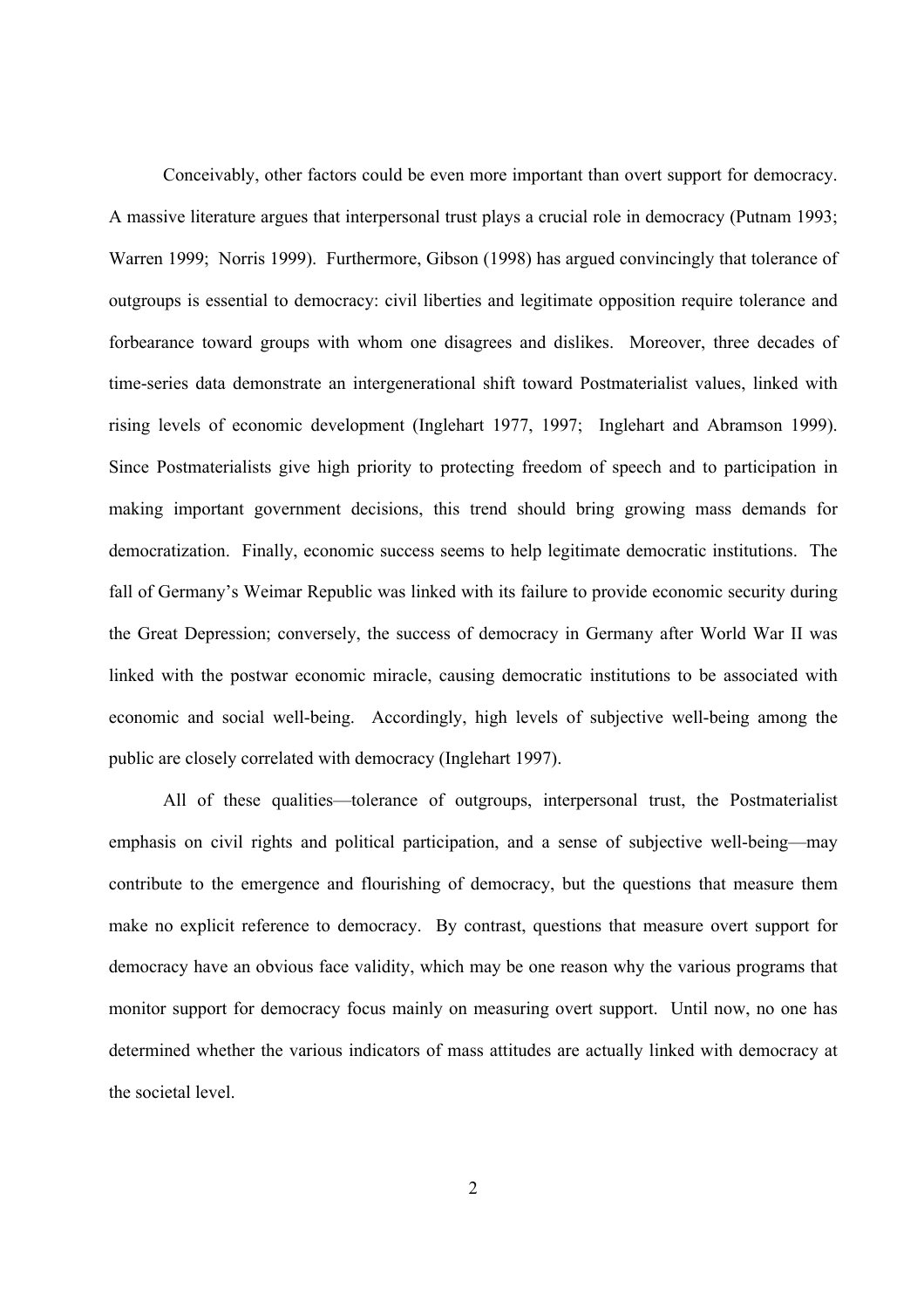This article examines that question. We will measure how strongly the individual-level responses to given survey items are linked with high (or low) levels of democracy. The World Values Survey/European Values Survey (WVS/EVS) now provide data from more than 70 societies, ranging from authoritarian regimes to established democracies, enabling us to analyze the empirical linkages between individual-level survey responses within each society, and a society's level of democracy, as measured by the Freedom House political rights and civil liberties scores.

Our findings are unambiguous*.* Although overt lip service to democracy is almost universal today, it is *not* necessarily an accurate indicator of how deeply democracy has taken root in a given country. The extent to which a society emphasizes a syndrome of tolerance, trust, political activism, and Postmaterialist values is a much stronger predictor of stable democracy. This syndrome has been labeled "Self-expression values:" a society that ranks high on one of these qualities tends to rank high on all of them; societies that rank low on all of them, emphasize "Survival values." The Survival vs. Self-expression dimension is a major axis of cross-cultural variation, and it is closely linked with economic development, which brings a shift from emphasis on Survival values to growing emphasis on Self-expression values (Inglehart and Baker 2000). This helps explain why economic development is conducive to democracy: by themselves, high levels of wealth do not necessarily bring democracy (if they did, Kuwait would be one of the world's leading democracies). But in so far as economic development brings rising levels of tolerance, trust, political activism, and greater emphasis on freedom of speech (the components of Self-expression values) it leads to growing mass demands for liberalization in authoritarian societies, and to rising levels of direct mass participation in societies that are already democratic.

The Survival/Self-expression dimension was not developed for analysis of democracy; it emerged as one of two major dimensions in an analysis of cross-national cultural variation, and is closely linked with the rise of post-industrial society. Although Inglehart and Baker (2000) present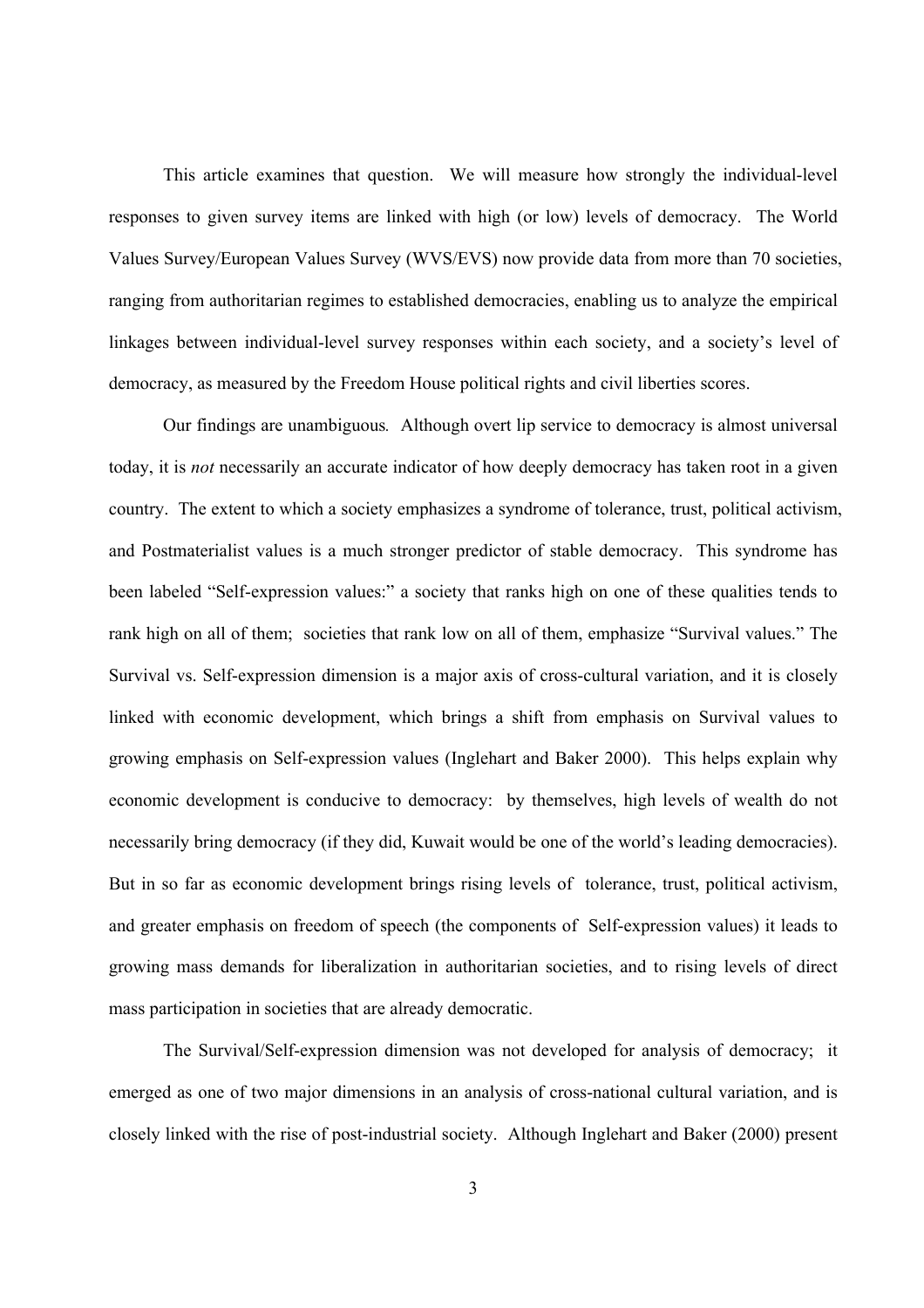strong evidence that economic development brings a shift from Survival to Self-expression values, they are silent about an important aspect of this shift: it is—to a remarkable degree—linked with the extent to which a society has democratic institutions.

 Overt support for democracy seems a necessary but not sufficient condition for democratic institutions to emerge. Unless mass pressures for democracy are present, power-hungry elites are unlikely to give publics the power to remove them from office. Today, overt support for democracy is widespread among publics throughout the world. But favorable attitudes toward the general idea of democracy are not sufficient. For democratic institutions to survive in the long term, they need a mass culture of tolerance, trust, participatory orientations, an emphasis on self-expression, and reasonably high levels of subjective well-being. To a striking degree, societies whose publics rank high on self-expression values show high levels of democracy.

(Table 1 about here)

#### **Empirical evidence**

-

In country after country throughout the world, a clear majority of the population endorses democracy. This is the good news that emerges from the latest wave of the WVS/EVS surveys, covering over 80 % of the world's population.<sup>1</sup> In the 1995-97 and 1999-2001 surveys, an overwhelming majority of the population in virtually every society described "having a democratic political system" as either "good" or "very good," as Table 1 demonstrates. In the median country, fully 92 % of those interviewed gave a positive account of democracy. The Russian public ranked lowest, with 62 % expressing a favorable opinion of democracy. The next lowest figure was found in Pakistan, where 68 % favored democracy. Though Pakistan ranks relatively low, most of the

<sup>&</sup>lt;sup>1</sup> The World Values Surveys and European Values Surveys are available from the ICPSR survey data archive and other survey data archives. For more detailed information about the World Values Surveys, see the WVS web sites,  $\text{Khttp://wvs.isr.umich.edu> and \n For further information about the European Values$ Surveys, see the EVS web site, < http://evs.kub.nl> and the EVS sourcebook: Loek Halman (2001), *The European Values Study: A Third Wave. Sourcebook of the 1999/2000 European Values Study Surveys*. Tilburg: EVS, WORC, Tilburg University.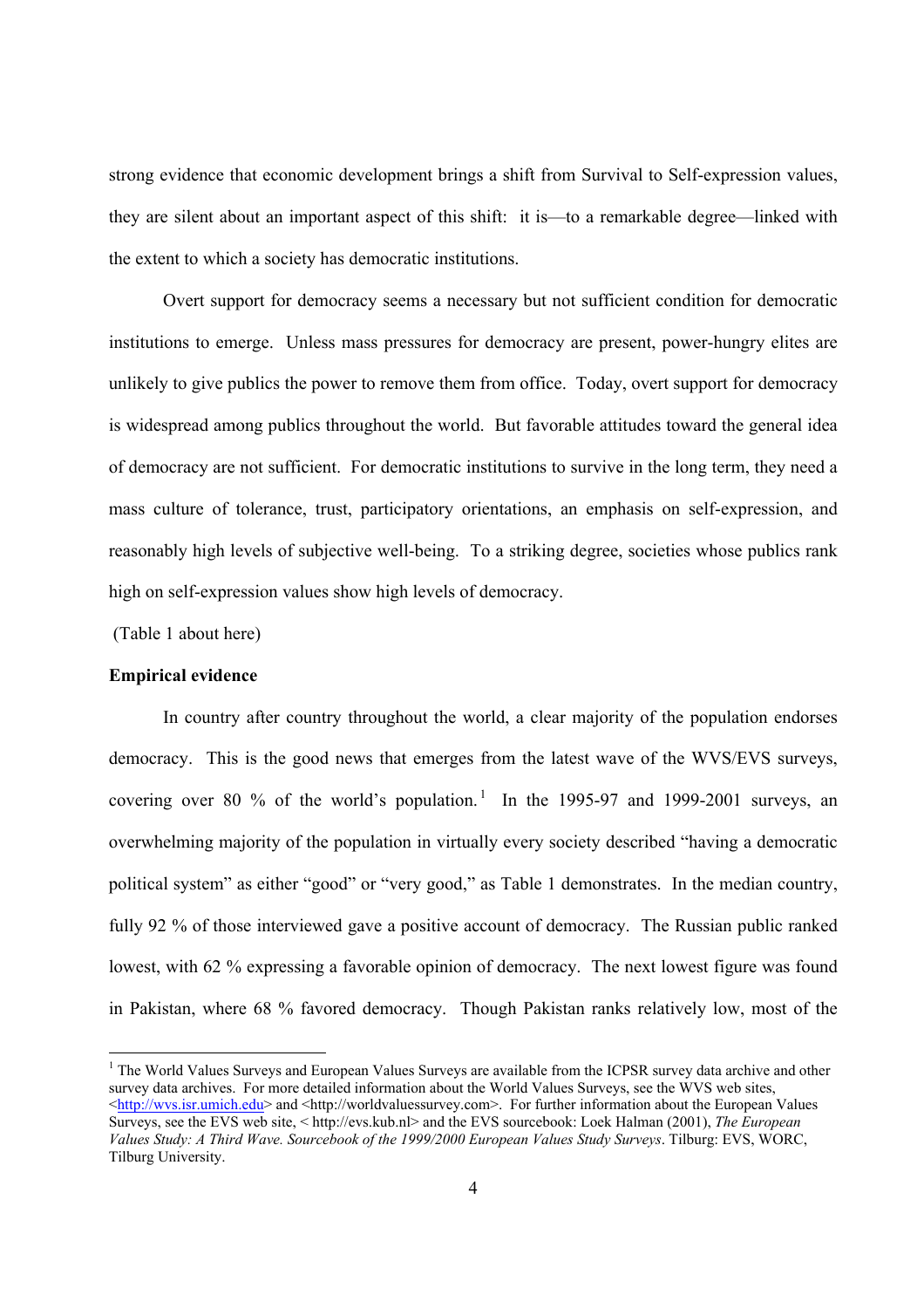Islamic countries surveyed rank relatively high: in Albania, Egypt, Bangladesh, Azerbaijan, Indonesia, Morocco, and Turkey from 92 to 99 % of the public endorses democratic institutions—a higher proportion than in the U.S. Islamic publics may be anti-Western in many respects but, contrary to widespread belief, the democratic ideal has powerful appeal in the Islamic world.

At this point in history, democracy has an overwhelmingly positive image throughout the world. This has not always been true. In the 1930s and 1940s, fascist regimes won overwhelming mass approval in many countries; and for many decades, communist regimes had widespread support. But in the past decade, democracy has become virtually the only political model with global appeal. Although Francis Fukuyama may have exaggerated in calling this "The End of History," we do seem to be living in a genuinely new era in which the main alternatives to democracy have been discredited.

#### (Table 2 about here)

Today almost everyone gives lip service to democracy. But when one probes deeper, one finds disturbing evidence that mass support is not nearly as solid as Table 1 suggests—especially in the new democracies. Table 2 shows the responses to whether rule by "a strong leader who does not have to bother with elections or parliament" is a good way of governing one's country. In none of the stable democracies (continuously under democratic government for the past 30 years) did a majority endorse this option. But in 18 other societies, a majority support this authoritarian option.

In many of the new democracies, peoples' first-hand experience with democracy has been unfavorable. In the former Soviet Union, the emergence of democratic government was accompanied by economic collapse. There, and in many other new democracies, a large share of the public say that under democracy the economic system runs badly. Ethnic conflict, rising crime rates and widespread corruption have accompanied the transition to democracy in many countries. Support for democracy is low in Russia, and the last two waves of the WVS/EVS surveys show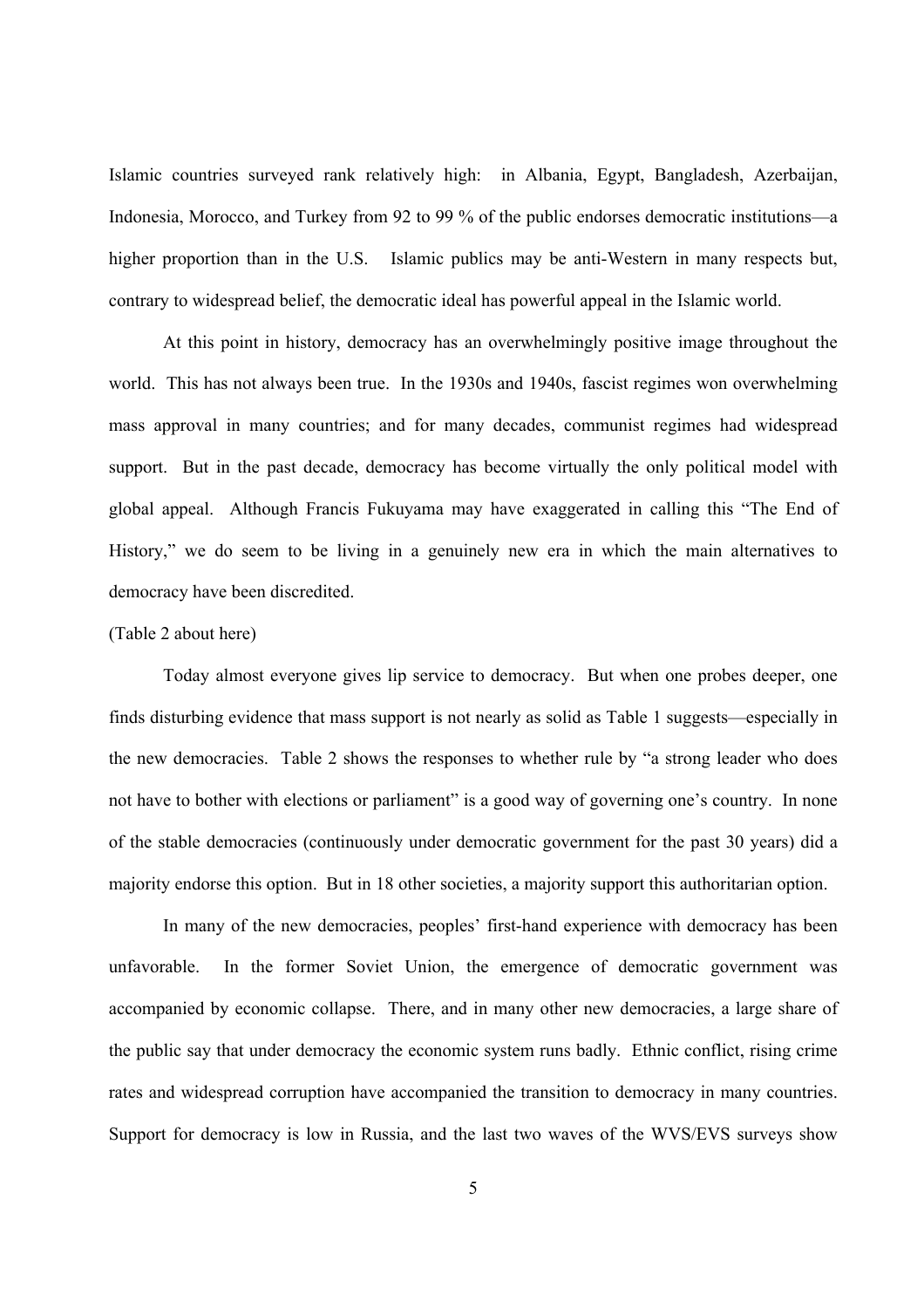dramatic declines in pro-democratic attitudes in Nigeria, Romania, Turkey, Bangladesh and much of Latin America. Here again, most Islamic societies rank relatively high: among the publics of Azerbaijan, Egypt, Bangladesh, Morocco, and Indonesia, rule by a strong leader who doesn't have to bother with elections, is endorsed by less than 20 %, as compared with 30 % in the U.S. Overall, most people have a positive image of democracy today, but the solidity of their support varies a great deal—and different questions convey different impressions of how solidly democracy is entrenched. Which indicators should we take most seriously?

## **Does Political Culture Matter?**

The early research on political culture was motivated by the assumption that pro-democratic attitudes are conducive to democratic institutions,. If this is true, democracy should be most prevalent in countries where pro-democratic attitudes are widespread. But is this the case? Most previous research on political culture was done in single countries or small numbers of countries, making it impossible to carry out statistically significant tests of the impact of mass attitudes on democracy. The WVS/EVS surveys now cover over 70 societies, providing enough cases for statistically significant analyses of the linkages between mass attitudes and a society's actual level of democracy. The results indicate that mass responses to the questions just examined *are* correlated with democracy at the societal level, but they are relatively weak predictors.

(Table 3 about here)

 Table 3 shows how strongly given responses are correlated with societal-level democracy, as measured by the Freedom House ratings of political rights and civil liberties. Overwhelming majorities agree that "Having a democratic political system is a good way of governing this country," but this item turns out to be a weak predictor of societal-level democracy, showing correlations of only .072 and .224 with the short-term and long-term measures of actual democracy in Table 3. The Albanians are more likely to agree with this item than are the Swedes or the Swiss.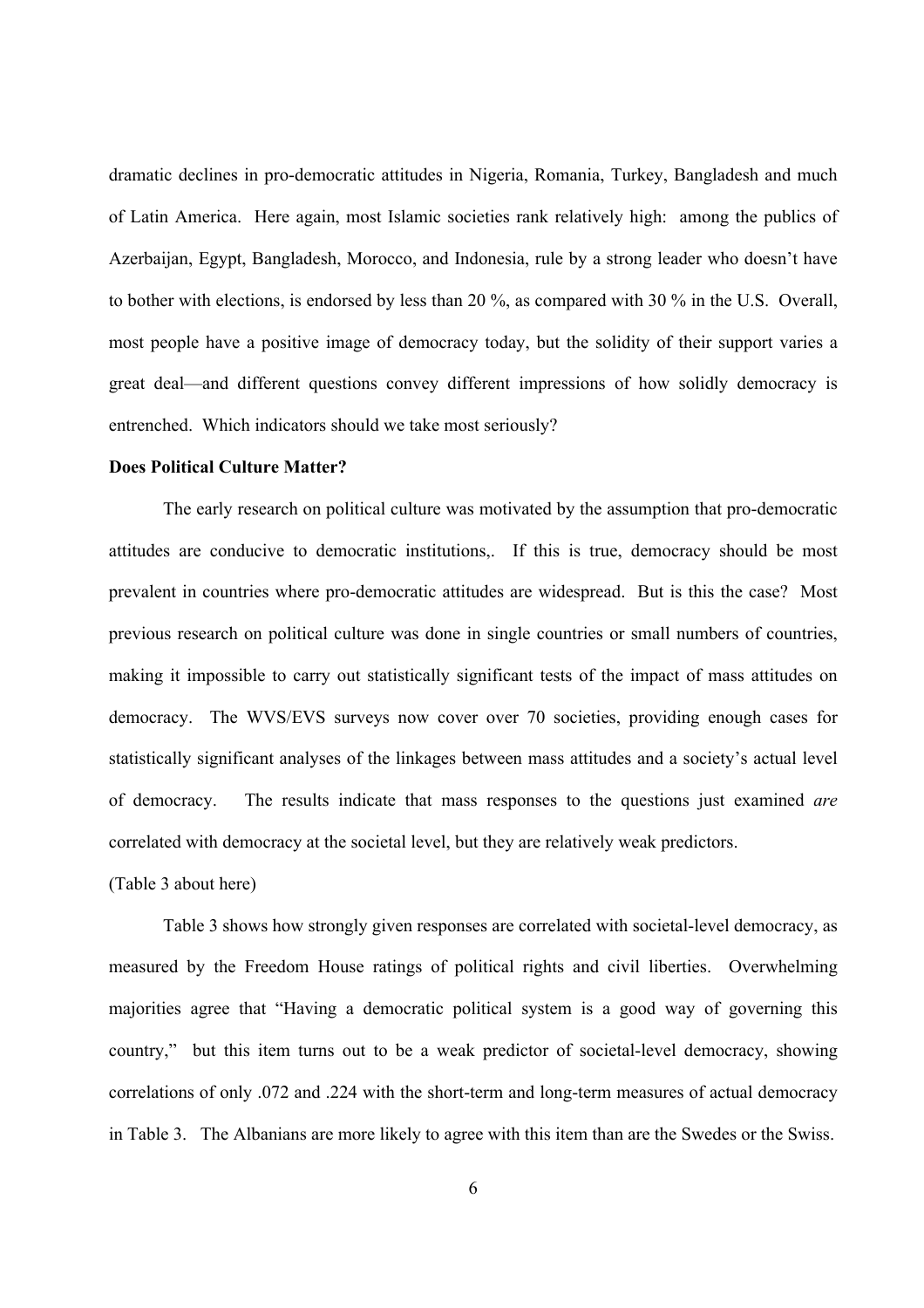We cross-validated each of the variables in Table 3 by two separate criteria: the society's level of democracy in 1995 (other recent years produce similar results), and its level of democracy during the period from 1981 to 2000 (the last year for which ratings were available at this writing). The correlations between mass attitudes and democracy are systematically higher when we use the longer period because political culture is a better predictor of the long-term stability of democracy than it is of a society's level of democracy at any given point in time. A society's level of democracy can fluctuate dramatically from year to year, for reasons unrelated to its underlying political culture: a military coup can bring sudden changes in a society's level on the Freedom House scales. But a society is unlikely to maintain democratic institutions over the long term, unless democracy has solid support among the public.

 The Freedom House scores for any one year do not reflect the *solidity* of democracy in a given society. In the 1997 Freedom House ratings, Slovenia, Hungary, Poland, Latvia, South Africa, and Uruguay all got exactly the same scores as Britain, France, Germany, and Belgium—but no informed observer would consider democracy in the first group to be as firmly established as in the second. Political culture consists of relatively deep-rooted and enduring orientations. It cannot explain short-term fluctuations in a society's level of democracy, but it *is* important in determining whether democracy survives over the long term. Consequently, a society's level of democracy over a relatively long period such as 1981-2000 reflects the impact of political culture on democracy far more faithfully, than do the scores for any one year. Thus, the proportion of the public saying "democracy is better than any other form of government" is not significantly correlated with the society's level of democracy in 1995—but it *is* significantly linked with the society's level of democracy during the period from 1981 to 2000.

Public support for rule by experts shows a similar pattern. It is negatively correlated with a society's level of democracy in 1995, but not at a statistically significant level. But it does show a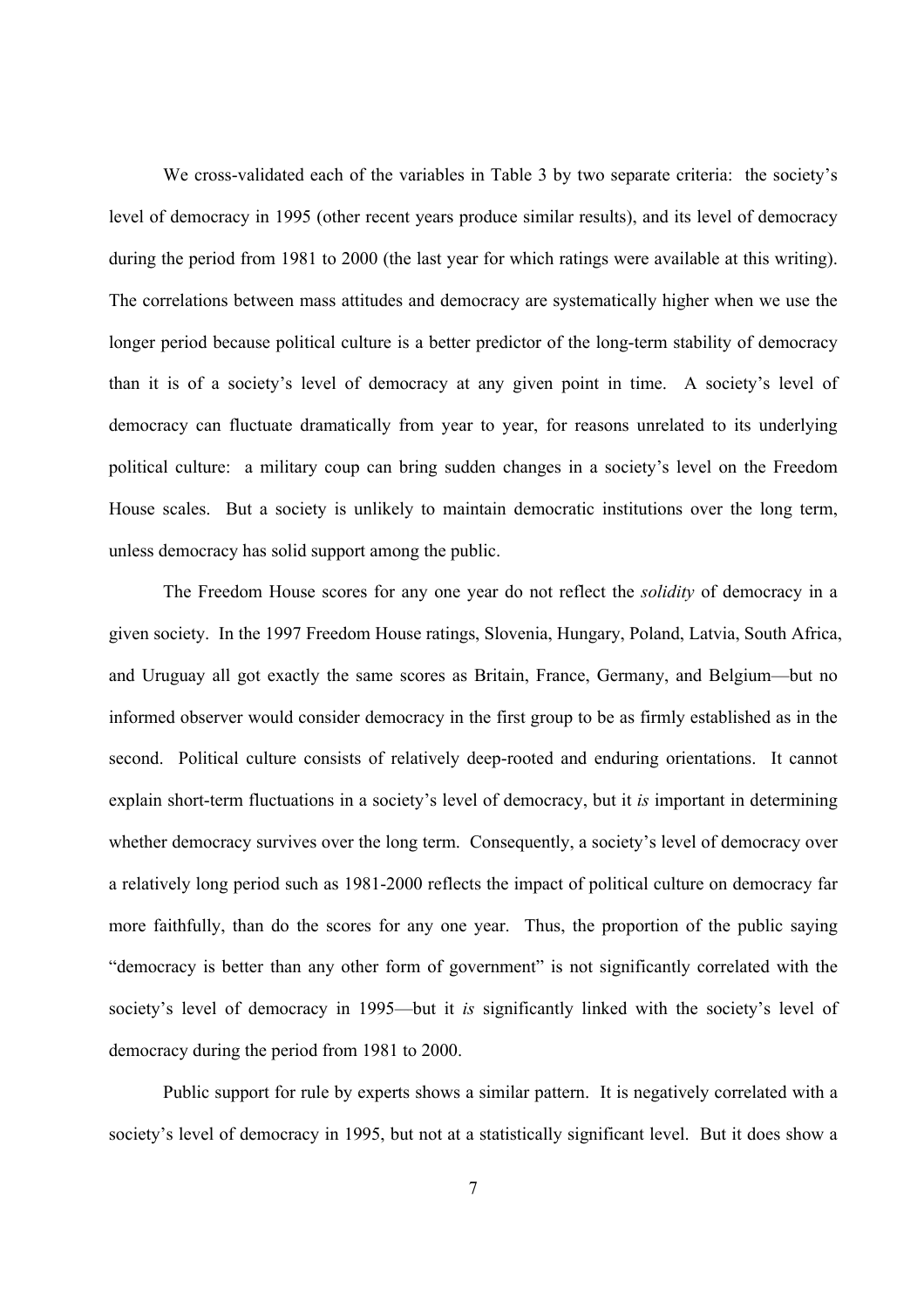statistically significant correlation with a society's *long-term* level of democracy. If a high proportion of the population endorses rule by experts, or rule by a strong leader, that country's level of democracy tends to be low, and the linkage is relatively strong.

Moreover, a well-designed multi-item index has stronger explanatory power than any one item, as the Democracy/Autocracy index (shown in bold face) demonstrates. Based on the first four items in Table 3, it is a stronger predictor of a society's long-term level of democracy than any of its constituent items, showing a .506 correlation with long-term democracy. Countries that rank high on support for democracy and rejection of authoritarian rule tend to be stable democracies.

But certain other items that do not explicitly mention democracy at all, are even stronger predictors of stable democracy. The bottom half of Table 3 deals with five components of the Survival/Self-expression values dimension. The extent to which a society has an underlying culture of tolerance, trust, political activism, well-being, and the extent to which its people value freedom of speech and self-expression is an even more powerful predictor of stable democracy than is overt support for democracy. Materialist/Postmaterialist values (a key component of the Survival/Selfexpression dimension) are a strong predictor of how democratic a society is. Postmaterialists value democratic freedoms highly, and do not support democracy only in so far as it is linked with prosperity and physical security. Thus, Materialist/Postmaterialist values show a .750 correlation with a society's level of democracy from 1981-2000—a far stronger linkage than any of the items that measure explicit support for democracy, including the four-item Democracy/Autocracy index.

And surprising as it may seem, tolerance of homosexuality is a considerably stronger predictor of stable democracy than any of the items that tap overt support for democracy. Gibson (1998) argues that tolerance is a crucial prerequisite of democracy. The very essence of democracy is that the government tolerates the opposition and allows it to advocate its views; and the crucial test of democracy is when one tolerates views one heartily dislikes. Consequently, Gibson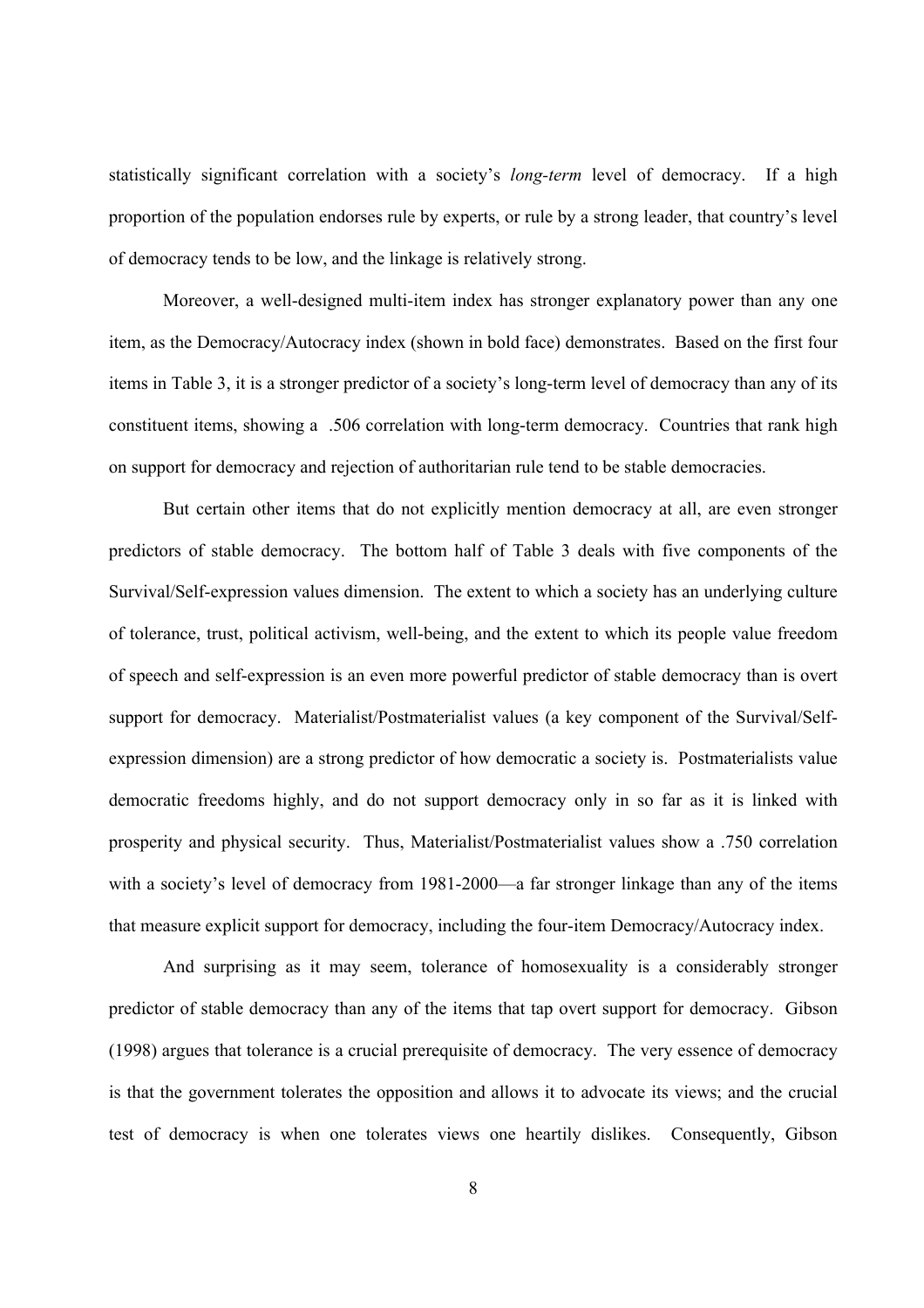ascertained which group was most disliked in a given society, and then asked whether members of that group should be allowed to hold public meetings, teach in schools, and hold public office. Today, homosexuals constitute the most-disliked group in most societies. Relatively few people express overt hostility toward other classes, races, or religions but rejection of homosexuals is widespread-- making attitudes toward them an effective litmus test of tolerance.

Many writers have argued that interpersonal trust plays a crucial role in democracy. Democratic institutions depend on trust that the opposition will accept the rules of the democratic process. One must view political opponents as a *loyal* opposition who can be relied on to govern within the laws, and to surrender power if they lose the next election. Trust is indeed linked with the survival of democratic institutions, showing a modest but statistically significant correlation with long-term democracy.

High levels of subjective well-being are also closely linked with stable democracy, the indicator used here being the individual's reported happiness level. Political economy research demonstrates that if the economy is good, support for the incumbents increases. Support for a democratic regime reflects deeper long-term processes. When people feel that life has been good under a given regime, they develop feelings of legitimacy and diffuse support for that *regime*. Legitimacy is helpful to any regime, but authoritarian systems can survive through coercion; democratic regimes must have mass support or, like the Weimar Republic, they can be voted out of existence. Thus, societies with happy publics are relatively likely to remain democratic in the long term  $(r = .540)$ .

The "Survival vs. Self-expression values" syndrome including tolerance of out-groups, Postmaterialist values, political activism, trust, and subjective well-being is an even more powerful explanatory variable than overt support for democracy. The Democracy/Autocracy index shows a correlation that would explain about 25 % of the variance in levels of democracy from 1981 to 2000.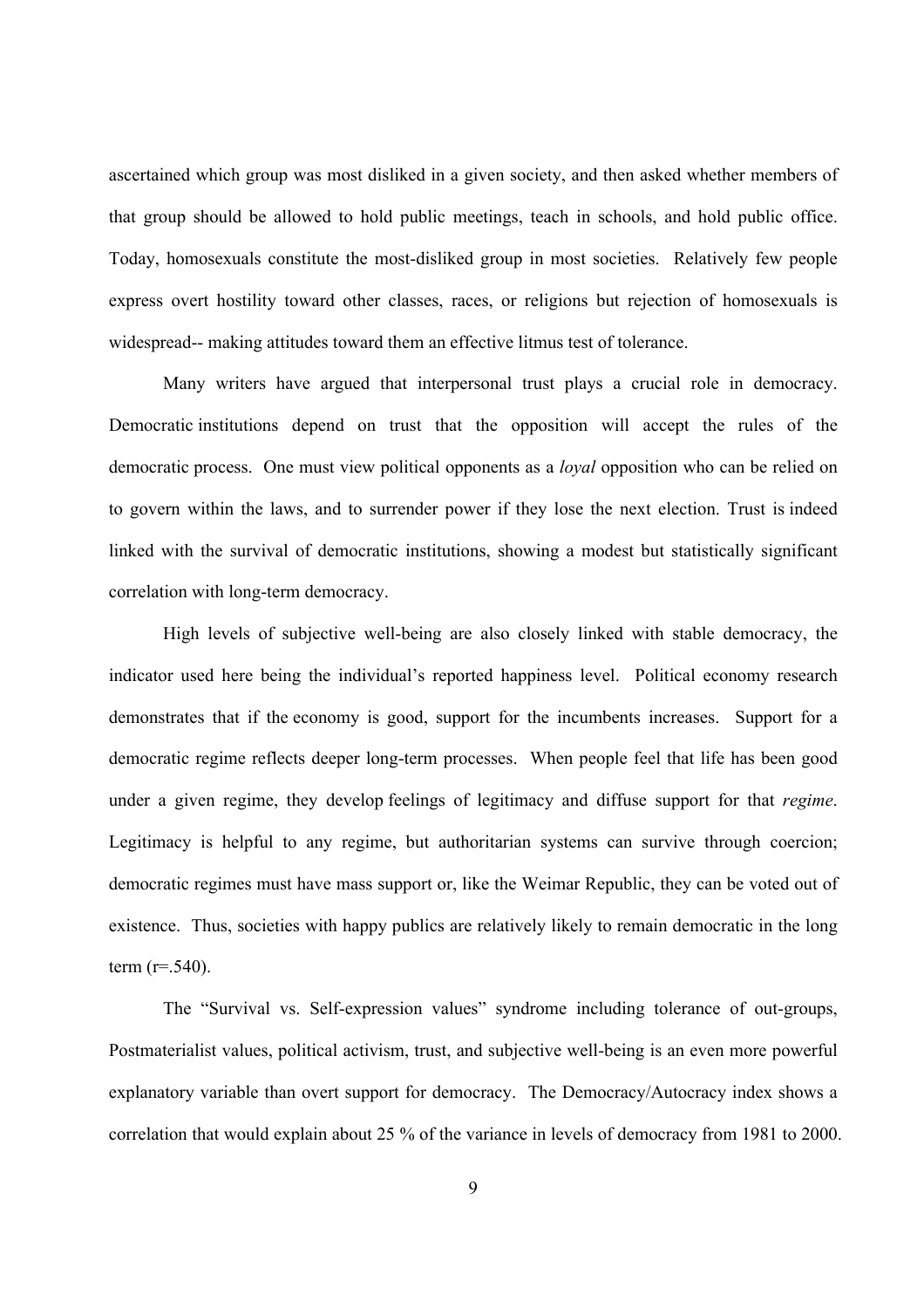But a society's mean score on Survival/Self-expression values accounts for almost 69 % of the variance in democracy. While overt support for democracy is a good thing, self-expression values seem even more crucial.

#### (Figure 1 about here)

 Figure 1 illustrates the relationship between scores on the Survival/Self-expression dimension, and the levels of democracy found in given countries from 1981 to 2000. The levels of democracy in the 76 countries analyzed here, are very closely linked with their scores on the Survival/Self-expression dimension, with only a few outliers. China, Vietnam, and Iran have lower levels of democracy than their publics' values would predict: a determined elite, in control of the military, can repress mass aspirations. And Hungary, India, and Portugal show higher levels of democracy than their publics' values would predict: pro-democratic elites can sometimes accelerate the pace of democratization. But overall, the linkage between political culture and political institutions is remarkably strong, producing a .83 correlation.

The global trend of the past several centuries has been toward economic development. Economic development tends to give rise to growing mass emphasis on self-expression values providing social and cultural conditions under which democracy becomes increasingly likely to emerge and survive. The evidence in Figure 1 suggests that a number of societies may be closer to democracy than is generally suspected. For example, Mexico's position on the Survival/Selfexpression values axis is only slightly lower than that of Argentina, Spain, or Italy. Probably by no coincidence, Mexico made the transition to democracy in 2000, shortly after the Mexican survey was carried out. A number of other societies are also in this transition zone, including Turkey, the Philippines, Slovenia, South Korea, Taiwan, Poland, Peru, Chile, and South Africa. Both China and Vietnam are experiencing rapid economic growth, which tends to bring a shift toward Selfexpression values. The communist elites of these countries are committed to maintaining one-party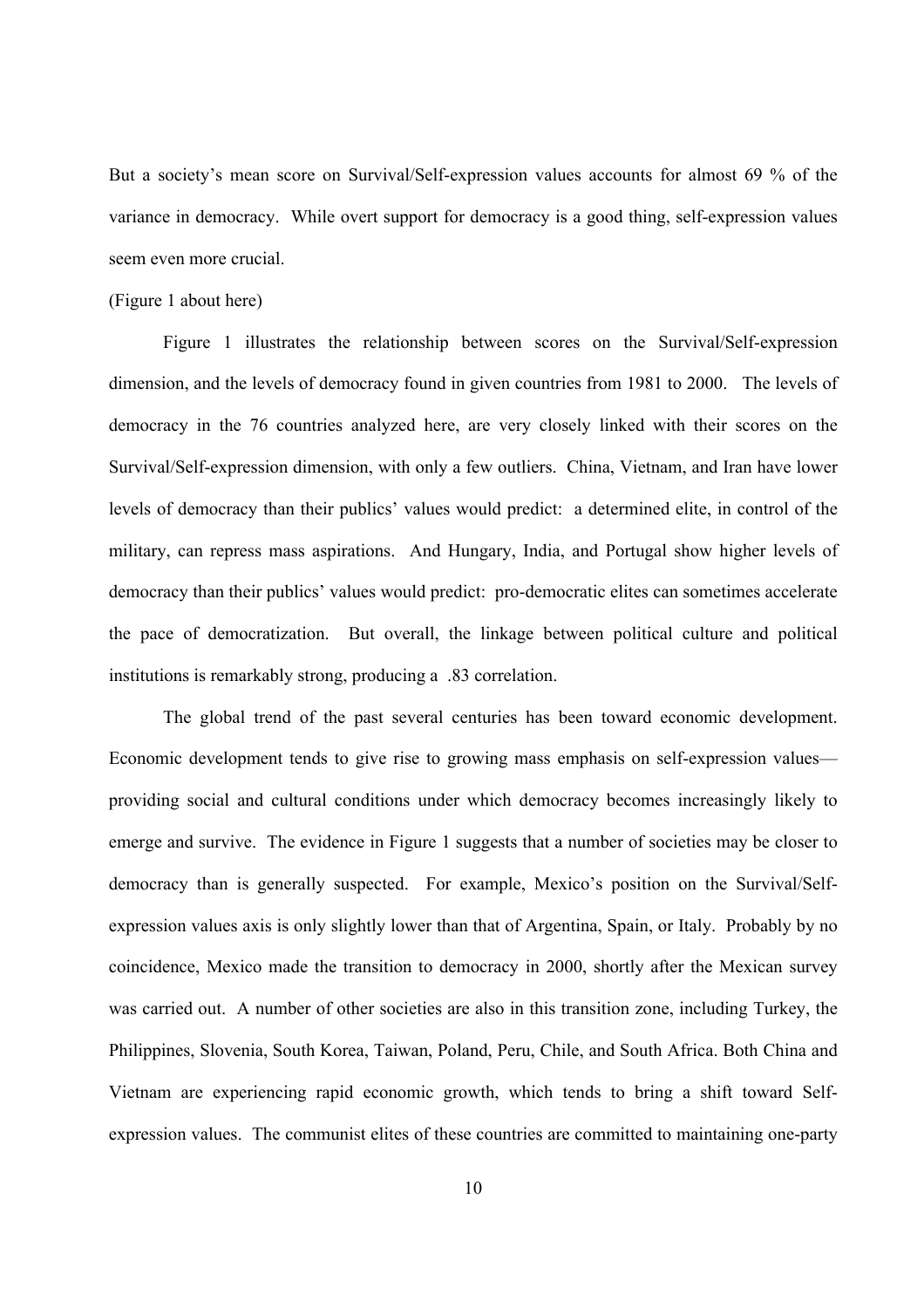rule, and as long as they retain control of the military they should be able to remain in power. But their people show a cultural predisposition toward democracy that is inconsistent with their political institutions' very low rankings on the Freedom House ratings. In the long run, repression of a people's aspirations for self-expression is likely to exert growing costs.

Authoritarian rulers of some Asian societies have argued that the distinctive "Asian values" of these societies make them unsuitable for democracy. In fact, the position of most Asian countries on Figure 1 is about where their level of economic development would predict. Japan ranks with the established Western democracies on both the Self-expression values dimension, and on its level of democracy. And Taiwan and South Korea's positions on both dimensions are similar to those of other relatively new democracies such as Poland, the Philippines, Chile or Slovenia. The publics of Confucian societies may be more ready for democracy than is generally believed.

Despite the strong overt support for democracy found among Islamic publics in Tables 1 and 2, all of the Islamic societies rank below the midpoint on the Survival/Self-expression dimension. The goal of democracy may be attractive, but their levels of tolerance, trust, and well-being, and the priority they give to self-expression and political participation, fall short of what is found in *all* established democracies. But we do not find an unbridgeable chasm between Islamic societies and the rest of the world. The belief systems of these Islamic countries fall roughly where one would expect, on the basis of their level of economic development. The most developed Islamic country, Turkey, is now in the transition zone along with such countries as South Africa and Slovenia; and the public of the second richest of these Islamic countries, Iran, shows a surprisingly pro-democratic political culture: in the last two national elections, overwhelming majorities of the Iranian public voted for reform-oriented governments, only to have their aspirations thwarted by a theocracy that controls the army and secret police.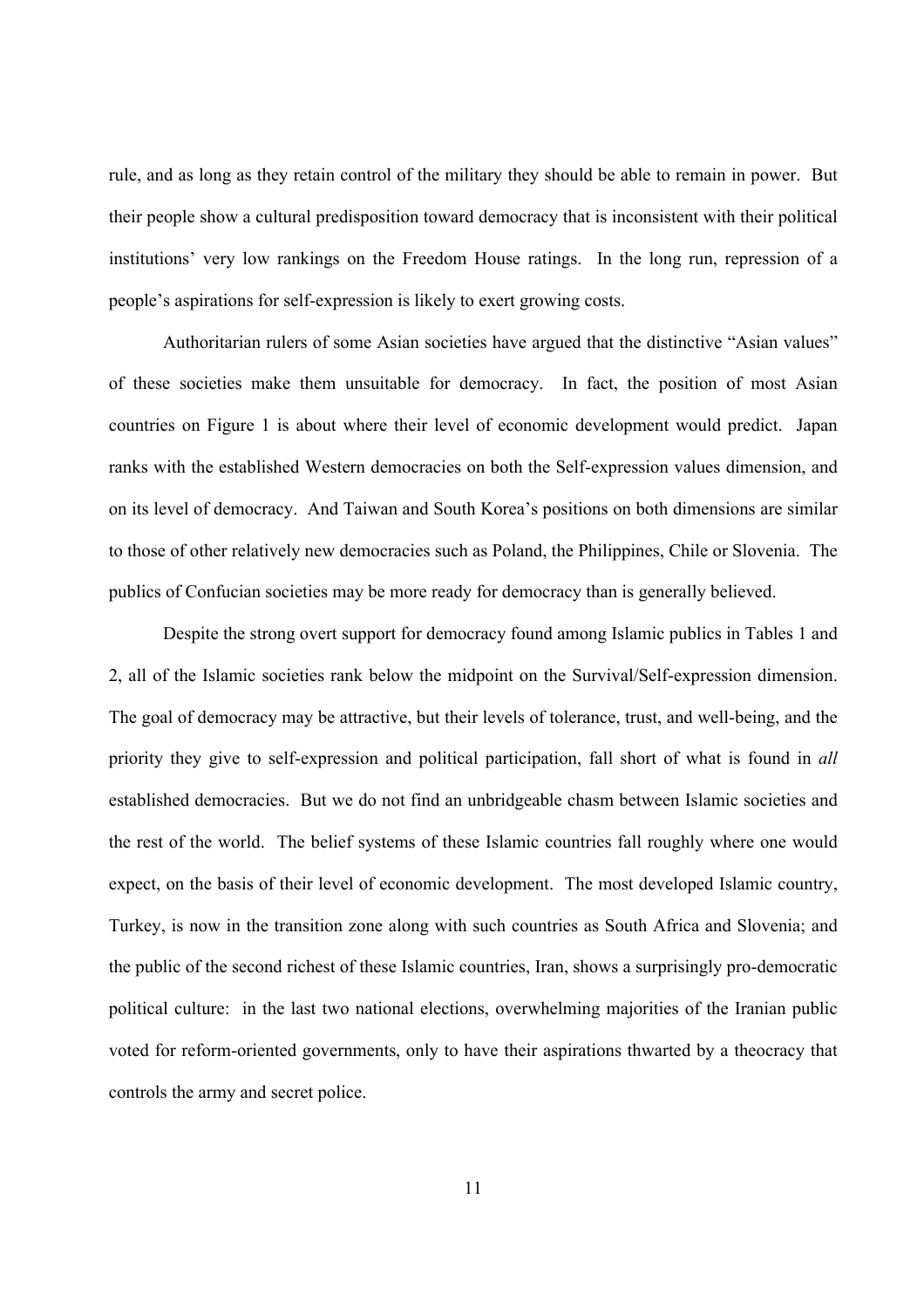#### **What comes first—a democratic political culture or democratic institutions?**

 The extent to which people emphasize self-expression values is closely linked with the flourishing of democratic institutions. But what causes what? We suggest that economic development and other historical factors lead to growing emphasis on Survival/Self-expression values. These values, in turn, shape a society's prospects for democracy. Thus, we postulate the following causal sequence:

### **economic development**  $\rightarrow$  **higher levels of self-expression values**  $\rightarrow$  **higher levels of democracy**

To demonstrate that these causal linkages hold true empirically would require a complex analysis that is beyond the scope of this article. But some work has already been done. Burkhart and Lewis-Beck (1994) analyzed the direction of the causal relationship between economic development and democracy, using empirical data from 131 countries. On the basis of Granger tests, they conclude that economic development causes democracy, but that democracy does not cause economic development. Helliwell (1993) reaches similar conclusions.

Building on these findings, Welzel, Inglehart, and Klingemann (2003) examine *why* economic development goes with democracy, hypothesizing that cultural changes provide the link between development and democratization. They first test the impact of self-expression values at Time 1, on subsequent levels of democracy at Time 2. They find that a society's mean score on the Survival/Self-expression dimension has by far the most powerful influence on its level of democracy. Although economic development is at the root of this causal sequence, it is important mainly in so far as it contributes to the emergence of Self-expression values.

They then test the reverse causal model: that democratic institutions cause a shift from Survival values to Self-expression values. Since these values show a .83 correlation with democracy, if one used democracy alone as a predictor of these values, it would "explain" most of the variance. But when economic development is also included in the regression, they find that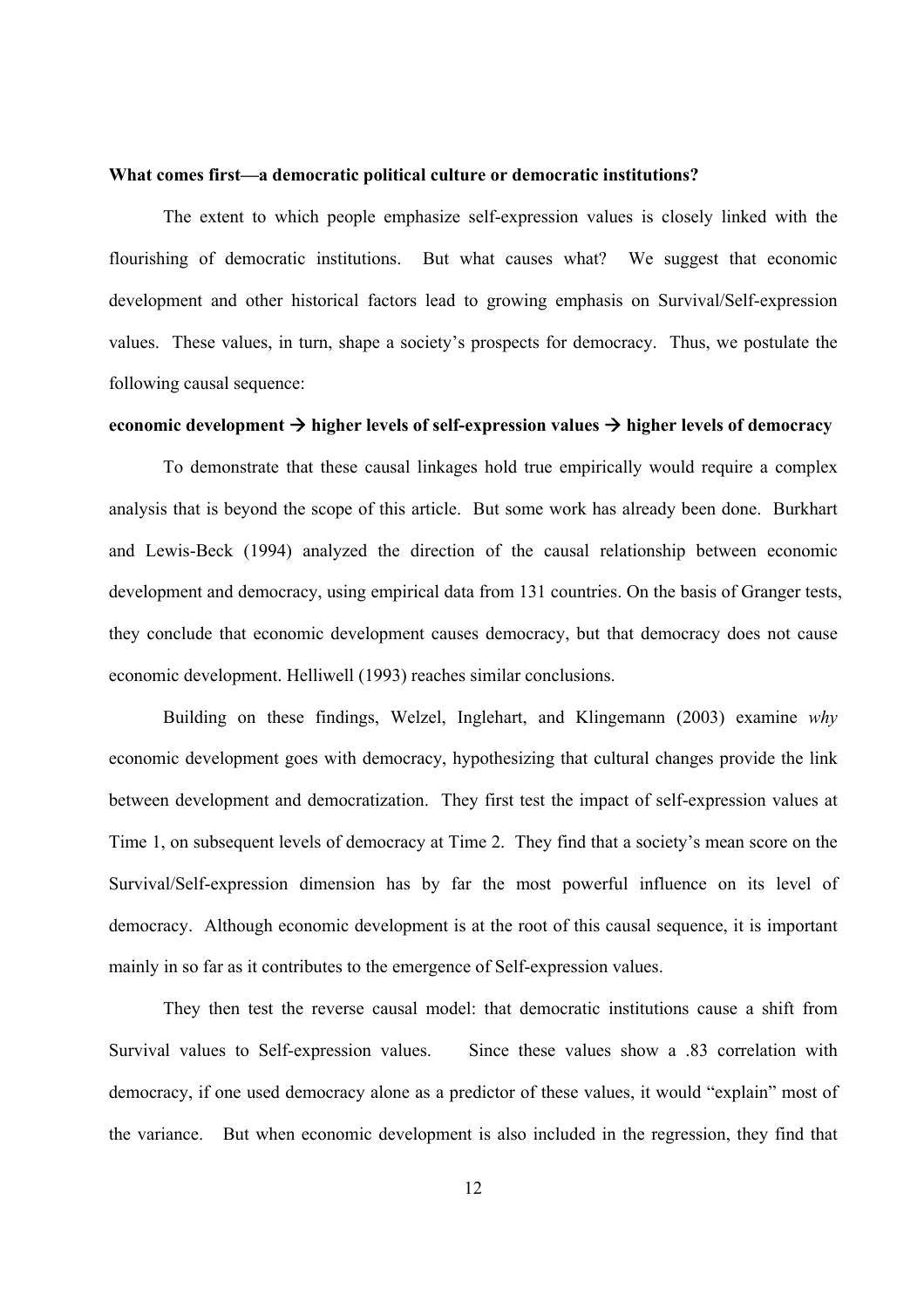democratic institutions explain only an additional 2 % of the variance in Self-expression values, beyond what was explained by economic development and religious heritage. Culture seems to shape democracy far more than democracy shapes culture.

Theoretical considerations also suggest that the strong linkage between self-expression values and democracy shown in Figure 1 reflects, at least in part, the impact of political culture on democracy. One way to explain the strong linkage we have observed between political culture and democracy, would be to assume that pro-democratic attitudes are *caused* by the presence of democracy, emerging through "habituation" or "institutional learning" from the use of democratic institutions. Confronted with the evidence in Figure 1, proponents of this view would argue that democratic institutions give rise to the self-expression values that are so closely linked with them. In other words, democracy makes people tolerant, trusting, and happy, and instills Postmaterialist values. This interpretation is appealing and suggests that we have a quick fix for most of the world's problems: adopt a democratic constitution and live happily ever after.

Unfortunately, the experience of most Soviet successor states does not support this interpretation. Since their dramatic move toward democracy in 1991, the people of most of these societies have not become more trusting, more tolerant, happier, or more Postmaterialist: for the most part, they have moved in exactly the *opposite* direction, with the sharp decline of their economy and society (Inglehart and Baker 2000). Evidence of declining support for democracy is also striking in Latin America. From 1995 to 2001, support for democracy declined among the publics of all 17 Latin American countries surveyed, with an average decline of 12 % (LatinoBarometer report, July 2001). Clearly, sheer experience with democratic institutions does not necessarily bring them growing acceptance and legitimacy.

A related school of thought argues that democratization is mainly a matter of elite bargaining: if the elites are sufficiently skillful, they can establish democracy in virtually any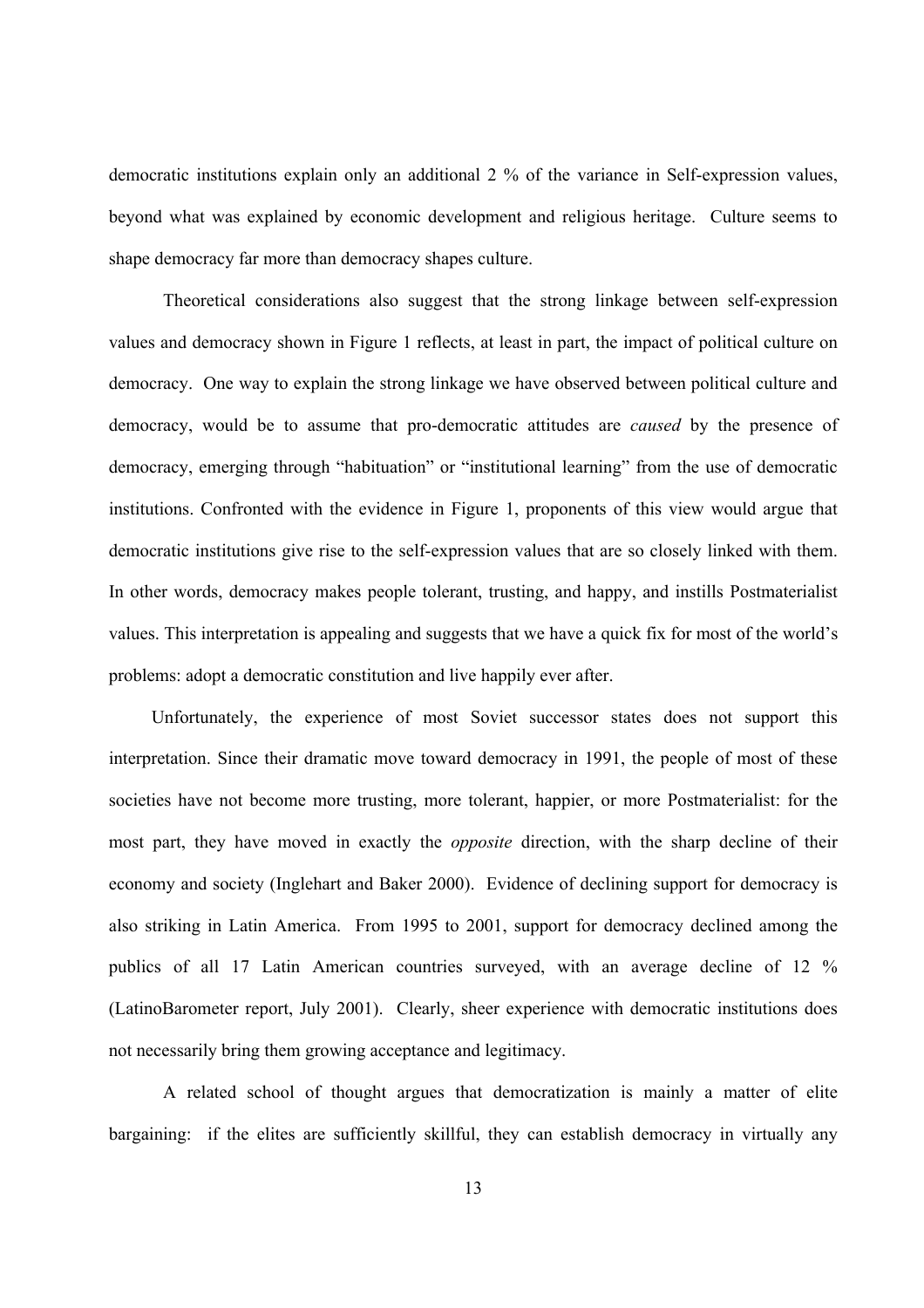setting. This is an appealing thought, since it assumes that democratization is really pretty easy-- all you need to do is persuade the elites to adopt the right constitution. This approach has difficulty coping with the fact that democratic institutions are *not* equally likely to emerge in rich and poor countries. Today, almost all rich countries have democratic institutions; but among the 64 "lowincome" countries (as classified by the World Bank), India is the *only* one in which democratic institutions have survived continuously for more than a decade. Shall we assume that the elites of rich countries are almost always skillful bargainers who design good institutions—while lowincome countries almost always have incompetent elites? It seems unlikely.

Our interpretation of Figure 1 is that economic development leads to growing emphasis on self-expression values, a syndrome of tolerance, trust, a participatory outlook, and emphasis on freedom of expression. Again, we will not attempt to prove causality here, but the correlation between per capita GDP and Self-expression values is extremely strong  $(r = .78)$ . The emergence of the Self-expression syndrome is conducive to democratic institutions— the institutions that offer the widest opportunities for self-expression. Although the extent to which this syndrome is present varies greatly from one society to another, no cultural zone seems immune. Despite a tradition of "Asian values," or an Islamic cultural heritage, the emergence of post-industrial society is conducive to rising emphasis on self-expression, which in turn brings rising mass demands for democracy.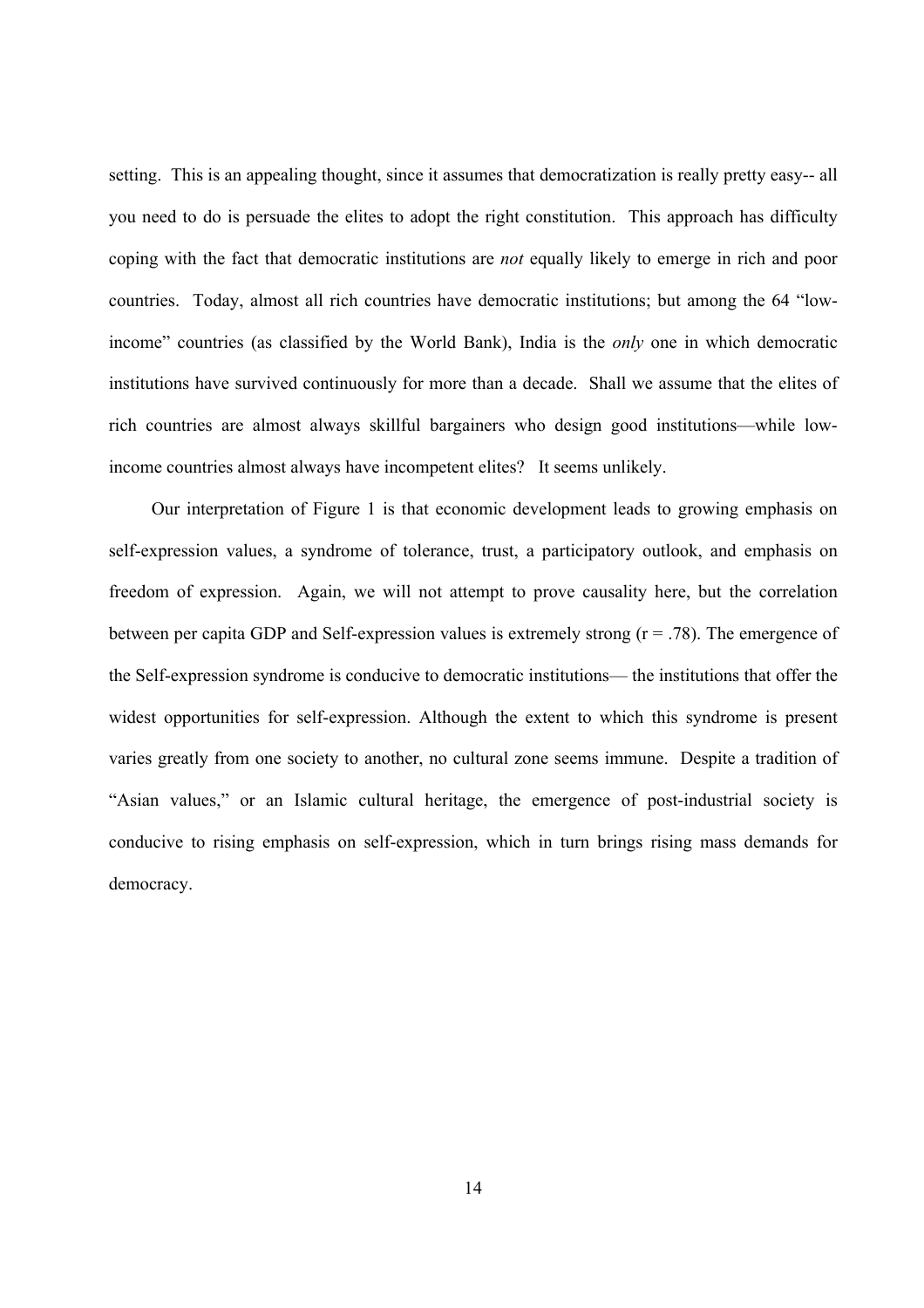#### **REFERENCES**

- Brzezinski, Zbigniew. 2001*.* "Ten Years after the Soviet Breakup: The Primacy of History and Culture." *Journal of Democracy* 12: 20 -26.
- Burkhart, Ross E. and Michael S. Lewis-Beck. 1994. "Comparative Democracy: The Economic Development Thesis." *American Political Science Review* 88 (December): 903 -10.
- Gibson, James L. 1998. "A Sober Second Thought: An Experiment in Persuading Russians to Tolerate." *American Journal of Political Science*. 42 (July): 819 -850.

Huntington, Samuel P. 1993. "The Clash of Civilizations?" *Foreign Affairs*. 72 (3): 22- 49.

- Huntington, Samuel P. 1996. *The Clash of Civilizations and the Remaking of World Order*. New York: Simon and Schuster.
- Inglehart, Ronald and Paul Abramson. 1999. "Measuring Postmaterialism" *American Political Science Review* (September): 665 -677.
- Inglehart, Ronald and Wayne Baker. 2000. Modernization, Cultural Change and the Persistence of Traditional Values. *American Sociological Review* 65 (February): 19 -51.
- Inglehart, Ronald. 1997. *Modernization and Postmodernization: Cultural, Economic and Political Change in 43 Societies*. Princeton: Princeton University Press.
- Norris, Pippa, ed. 1999. *Critical Citizens: Support for Democratic Government.* New York: Oxford University Press.
- Putnam, Robert. 1993. *Making Democracy Work*. Princeton: Princeton University Press.
- Warren, Mark, ed. 1999. *Democracy and Trust.* Cambridge: Cambridge University Press.
- Welzel, Christian, Ronald Inglehart and Hans-Dieter Klingemann. 2003. "Human Development as a Theory of Social Change." *European Journal of Political Research.* forthcoming.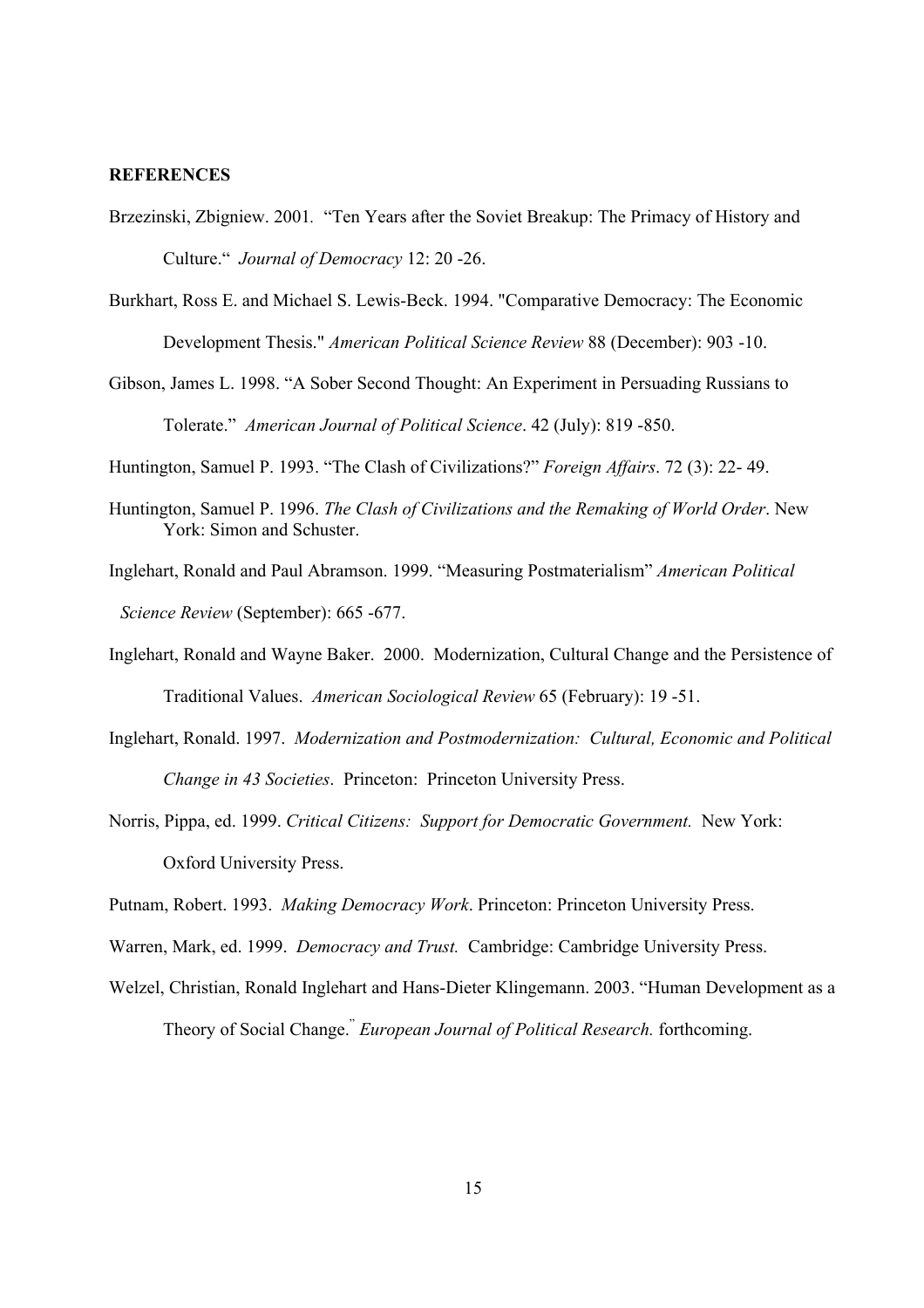# **Table 1. SUPPORT FOR DEMOCRACY**

**(**Percentage saying a democratic system is a "Very good," or "Fairly good " way of governing this country**; predominantly Islamic societies in bold face type)** 

 $\_$  , and the set of the set of the set of the set of the set of the set of the set of the set of the set of the set of the set of the set of the set of the set of the set of the set of the set of the set of the set of th

**Question: "** I'm going to describe various types of political systems and ask what you think about each as a way of governing this country. For each one, would you say it is a very good, fairly good, fairly bad or very bad way of governing this country?...Having a democratic System?"

| Albania 99           | 99 | Belgium 99       | 91 |
|----------------------|----|------------------|----|
| Egypt 01             | 99 | Peru 96          | 91 |
| Denmark 99           | 98 | Dominican Rep 96 | 91 |
| Iceland 99           | 98 | New Zealand 98   | 91 |
| Greece 99            | 98 | Argentina 00     | 90 |
| <b>Bangladesh 00</b> | 98 | Georgia 96       | 90 |
| Croatia 99           | 98 | France 99        | 89 |
| Italy 99             | 97 | U.S.00           | 89 |
| Netherlands 99       | 97 | South Africa 00  | 89 |
| Sweden 00            | 97 | Slovenia 99      | 89 |
| Azerbaijan 96        | 97 | Romania 99       | 89 |
| Norway 96            | 96 | Zimbabwe 00      | 89 |
| China 01             | 96 | Finland 99       | 88 |
| Austria 99           | 96 | Belarus 99       | 88 |
| Uruguay 96           | 96 | Latvia 99        | 88 |
| Tanzania 01          | 96 | Britain 99       | 87 |
| Indonesia 01         | 96 | Canada 01        | 87 |
| Morocco 01           | 96 | Mexico 00        | 87 |
| Germany (W.) 99      | 95 | Hungary 99       | 87 |
| Spain 00             | 95 | Australia 95     | 87 |
| Nigeria 00           | 95 | Bulgaria 99      | 87 |
| Vietnam 01           | 95 | Estonia 99       | 87 |
| Jordan 01            | 95 | Lithuania 99     | 86 |
| Uganda 01            | 94 | Iran 01          | 86 |
| Malta 99             | 94 | S. Korea 00      | 85 |
| Serbia 00            | 94 | Brazil 96        | 85 |
| N. Ireland 99        | 93 | Chile 00         | 85 |
| Switzerland 96       | 93 | Ukraine 99       | 85 |
| India 00             | 93 | El Salvador 99   | 85 |
| Czech 99             | 93 | Moldova 96       | 85 |
| Taiwan 95            | 93 | Armenia 95       | 85 |
| Venezuela 00         | 93 | Colombia 97      | 85 |
| Bosnia 97            | 93 | Poland 99        | 84 |
| Ireland 99           | 92 | Macedonia 97     | 84 |
| Japan 00             | 92 | Slovakia 99      | 84 |
| Puerto Rico 01       | 92 | Philippines 01   | 82 |
| Germany (E.) 99      | 92 | Pakistan 96      | 68 |
| <b>Turkey 01</b>     | 92 | Russia 99        | 62 |
| Luxemburg 99         | 92 |                  |    |

*Source: Latest available WVS/EVS survey*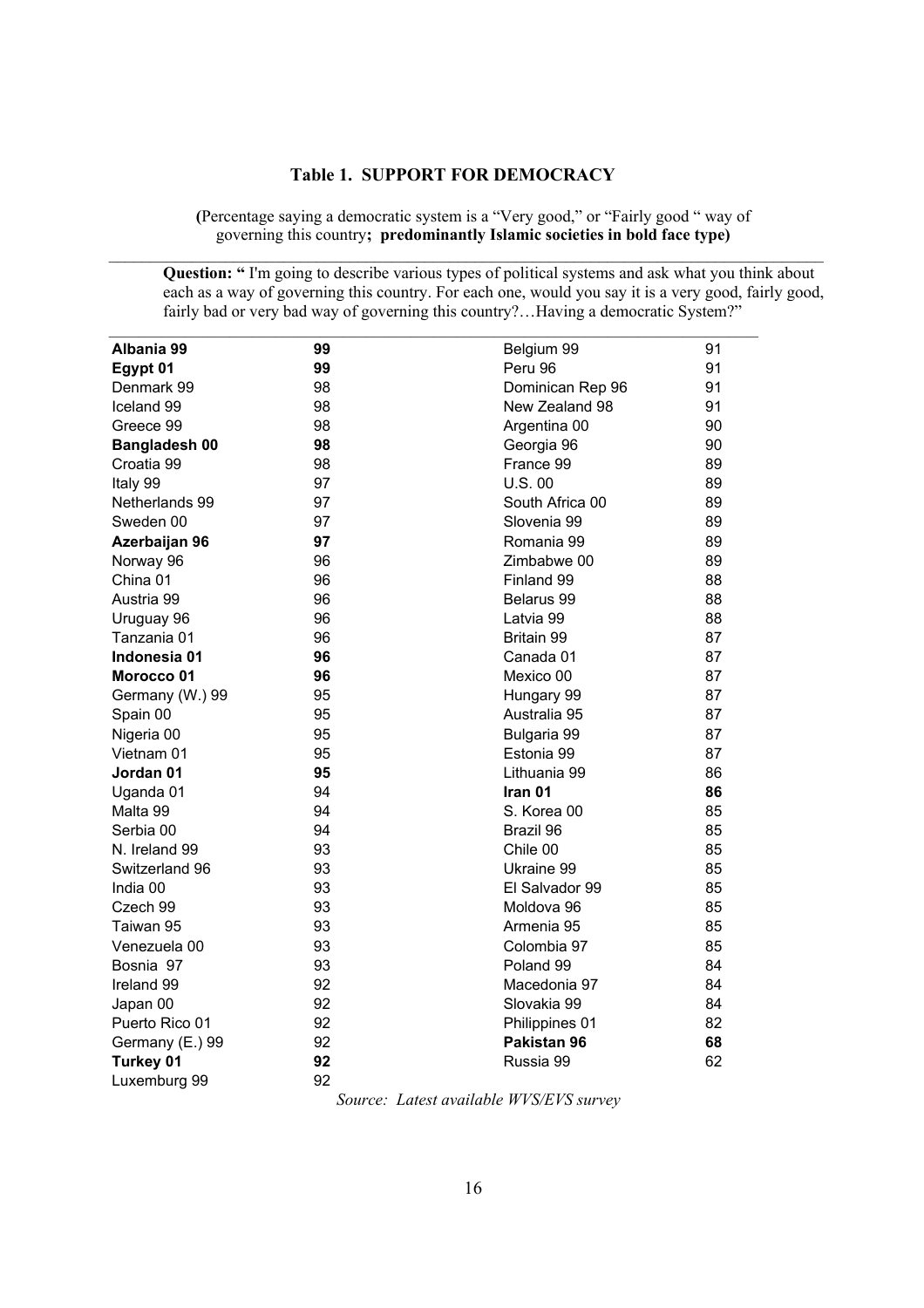#### **Table 2. SUPPORT FOR RULE BY A STRONG LEADER**  (Percentage saying rule by a strong leader would be "very good" or "good;" **predominantly Islamic societies in bold face type)**

"I'm going to describe various types of political systems and ask you about each one as a way of governing the country. For each one, would you say it is a very good, fairly good, fairly bad or very bad way of governing this country?" … "Having a strong leader who does not have to bother with parliament and elections?"

| Azerbaijan 96        | $\overline{7}$ | 32<br>Belgium 99                        |
|----------------------|----------------|-----------------------------------------|
| Egypt 01             | 8              | 33<br>PuertoRico01                      |
| Greece 99            | 9              | France 99<br>35                         |
| Iceland 99           | 11             | Peru 96<br>35                           |
| Croatia 99           | 11             | 37<br>South Africa 00                   |
| <b>Bangladesh 00</b> | 12             | Iran 01<br>39                           |
| Denmark 99           | 14             | Belarus 99<br>40                        |
| Norway 96            | 14             | Taiwan 95<br>41                         |
| Germany (W.) 99      | 16             | 41<br>Jordan 01                         |
| Italy 99             | 16             | Argentina 00<br>42                      |
| Austria 99           | 16             | 43<br>Nigeria 00                        |
| Czech 99             | 17             | Chile 00<br>43                          |
| Morocco 01           | 18             | Albania 99<br>43                        |
| Spain 00             | 19             | 45<br>Bulgaria 99                       |
| N. Ireland 99        | 19             | 45<br>Luxemburg 99                      |
| China 01             | 19             | Venezuela 00<br>48                      |
| Estonia 99           | 19             | Russia 99<br>49                         |
| Indonesia 01         | 19             | Armenia 95<br>53                        |
| Malta 99             | 19             | 53<br>Colombia 97                       |
| Serbia 00            | 19             | 53<br>Bosnia 97                         |
| Hungary 99           | 20             | 54<br>Mexico 00                         |
| Slovakia 99          | 20             | Lithuania 99<br>54                      |
| New Zealand 98       | 20             | Moldova 96<br>57                        |
| Sweden 00            | 21             | Latvia 99<br>58                         |
| Poland 99            | 22             | India 00<br>59                          |
| Germany (E.) 99      | 23             | Ukraine 99<br>59                        |
| Canada 01            | 24             | 59<br>El Salvador 99                    |
| Slovenia 99          | 24             | Brazil 96<br>61                         |
| Australia 95         | 25             | 61<br>Georgia 96                        |
| Finland 99           | 25             | Pakistan 96<br>62                       |
| Britain 99           | 26             | 62<br>Philippines 01                    |
| Netherlands 99       | 27             | Macedonia 97<br>62                      |
| Ireland 99           | 27             | 67<br>Romania 99                        |
| Uruguay 96           | 27             | 72<br><b>Turkey 01</b>                  |
| Zimbabwe 00          | 27             | Vietnam 01<br>99                        |
| Japan 00             | 28             | Source: Latest available WVS/EVS survey |
| S. Korea 00          | 28             |                                         |
| Dominic Rep 96       | 28             |                                         |
| Switzerland 96       | 29             |                                         |
| Tanzania 01          | 29             |                                         |
| U.S.00               | 30             |                                         |
| Uganda 01            | 31             |                                         |